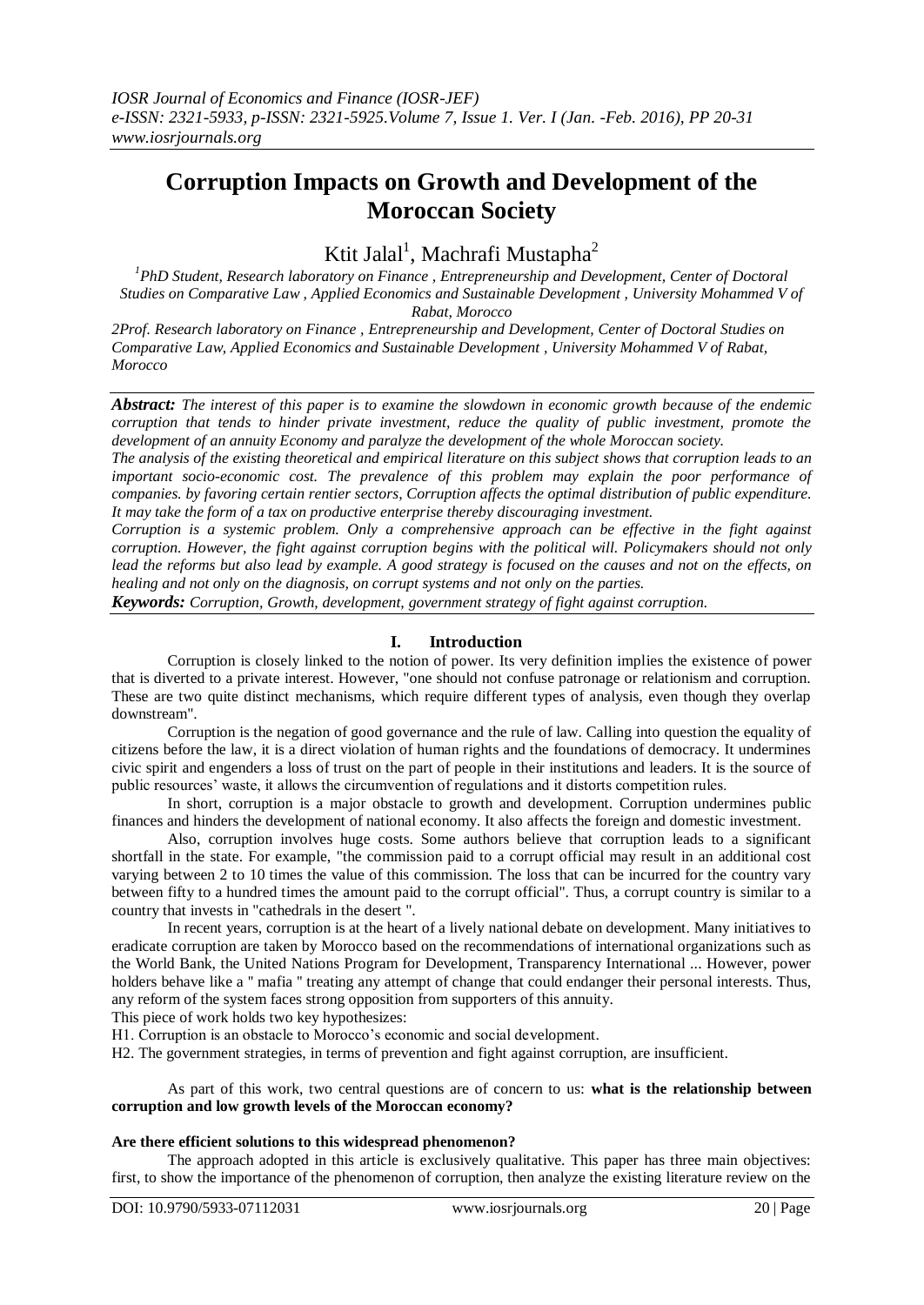economic and social effects of corruption before explaining the axes of the Moroccan strategy in terms of the fight against corruption.

#### **Section 1. Importance of the phenomenon of corruption in Morocco**

Corruption leads to favoritism, nepotism or jars of wine. As several studies reveal, corruption constitute in many developing countries, including Morocco, a high tax on growth and development. According to the World Bank report, the annual amount of corrupt global transactions is generally estimated at about \$1,000 billion, which is equivalent to 20 % of the global GDP.

#### **Paragraph 1: Causes and manifestations of corruption**

"Corruption is only one of the manifestations of institutional decay. When corruption becomes the norm, it leads to system paralysis."

Being a sociological matter, it is not always easy to make a clear distinction between the cause and consequence of corruption because the act of corruption involves the "intent" component. For instance, we can say that "one cause of corruption is seeking rapid personal enrichment" but seeking personal enrichment is a target goal of the corrupt agent. That is why it is preferable to deal with the factors contributing to the emergence and development of corruption. These factors are related to several fields of economic and social life. They are listed by the international corruption research center U4 as follows:

First, a set of constraints and incentives that encourage politicians and officials to engage in corruption, including low wages paid irregularly to civil servants supporting large families. Such officials may feel the obligation to resort to corruption.

In the case of Morocco, the issue of salary does not seem relevant to explain corruption in the public sector. Officials currently receive comparable or even higher wages than those existing in the private sector. Wage arrears seem more frequent and at all levels.

Second, many opportunities for personal enrichment. Some economic environments are very favorable for the appearance of corruption; this is particularly the case of environments rich in oil and minerals. Corruption is less present in subsistence farming. The size and growth of government spending provide opportunities for corruption. It seems to be also present in the case of discretion in allocations that go beyond simple economic costs and benefits.

This factor fits perfectly the issue of public procurement. Generally, corruption will always prefer and encourage major projects, this is where the greatest flow of money could be found, thus the best opportunities for corruption. When awarding public procurement contracts, the more the discretion, the more corruption opportunities there will be. Corruption in public procurements in 2013, is an important factor in Morocco. Indeed, the new decree on public procurement adopted in 2013 does not solve the problem. The role of the National Commission of Public Order, established by decree, is only advisory. The decree does not give it the opportunity to sanction offenders. However, the only sanction that the Commission may impose on the perpetrators of false claims is their temporary or permanent exclusion from participation in public procurement. That is why clientelism/ patronage remains commonplace to clinch a deal.

Third, when corruption is a low risk activity in terms of detection and punishment. Corruption will flourish when controls (internal and external) are unsatisfactory and inefficient. A police state encourages corruption. When the media are controlled and censored, politicians and corrupt officials do not have much to fear.

According to the Canadian International Development Agency, corruption is the result of from the interaction of several factors:

First, it is necessary that people feel the need to resort corruption. This may come from the fear of seeing competitors resorting to corruption, overly complex procedures, outdated or non-transparent, and the idea of making high profits through an illicit transaction, or a combination of these three factors.

Second, the person who accepts bribes is encouraged to do so because of the unfairness of the situation (low wages, low incentives, lack of professionalism, faulty security wages) or the perspective of a reward (gains or profits).

Third, the person bribed should exercise discretion. This assumes that the accountability and the risk of being discovered and penalized are minimal.

Fourth, the organization culture within which the bribed person evolves or which incites corruption, either encourages or discourages illegal activities.

Transparency International, for its part, has identified a list of corrupt practices. It is, among other things, political corruption, for instance, donations to finance election campaigns, excessive hospitality and various other benefits received by public officials from the recipients of government contracts (university scholarships abroad for their children); fraud of all kinds, and the perspective of power used by political parties to raise revenues from international companies, especially in the form of a donation for charity, to a hospital or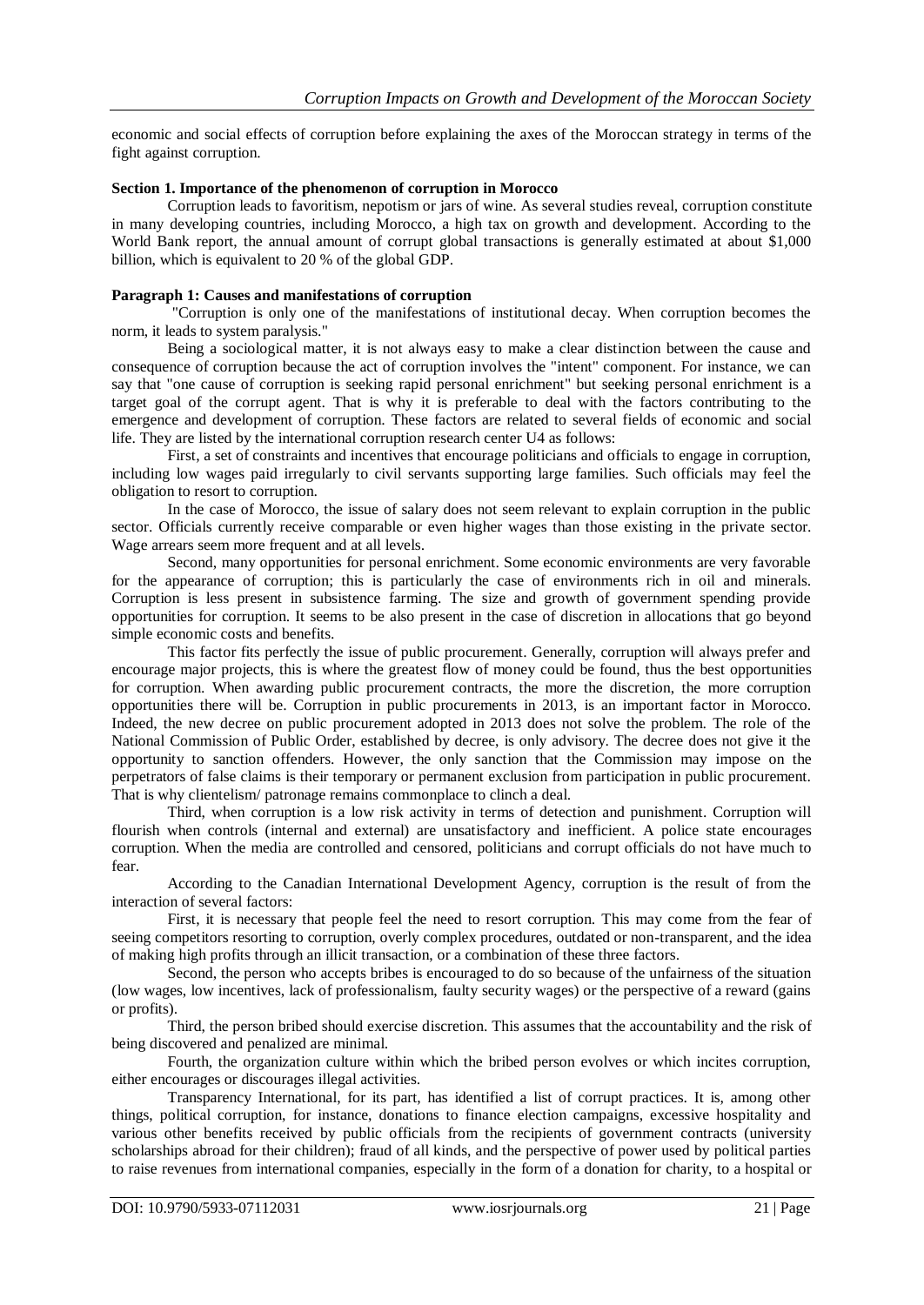an orphanage, a certain percentage pocketed by public officials on government contracts, often transferred directly to the bank accounts abroad, unnecessary trips abroad for which public officials themselves fix their compensation, often exaggerated , blackmailing by the authorities that threaten to impose a fine in case they do not receive a bribe (the bribe costing generally much less than the fine) ; the insistence of public officials to be paid in order to expedite proceedings for the issuance of, for instance, a driver's license, a business license or a passport control, or else the weekly or monthly payment, by the public official, of a sum of money to his superior.

#### **Paragraph 2 : Evolution of the index of corruption in Morocco**

According to recent data (2013) Transparency International, Morocco is positioned 91<sup>th</sup> out of 177 countries. It occupies the 9th place in the Arab world preceding Algeria, Egypt, Mauritania, Lebanon and Libya and far behind the United Arab Emirates, Qatar, Bahrain, Saudi Arabia, Jordan, Kuwait and Tunisia.

| World rank | Country      | Score           |
|------------|--------------|-----------------|
| 26         | <b>UAE</b>   | 69              |
| 28         | Qatar        | 68              |
| 57         | Bahrain      | 48              |
| 61         | Oman         | 47              |
| 63         | Saudi Arabia | 46              |
| 66         | Jordan       | 45              |
| 69         | Kuwait       | 43              |
| 77         | Tunisia      | þ.              |
| 91         | Morocco      | 37              |
| 94         | Djibouti     | 36              |
| 94         | Algeria      | 36              |
| 114        | Egypt        | 32              |
| 119        | Mauritania   | 30              |
| 127        | Lebanon      | 28              |
| 127        | Comoros      | 28              |
| 167        | Yemen        | 18              |
| 168        | Syria        | 17              |
| 171        | Iraq         | 16              |
| 172        | Libya        | 15              |
| 174        | Sudan        | $\overline{11}$ |
| 175        | Somalia      | 08              |
|            |              |                 |

|--|

Source: Transparency International 2013

According to Transparency's corruption index for 2013, Morocco's ranking reveals the scope of the phenomenon. Indeed, Morocco is no exception to the prevailing corruption in the country with a score of 37 out of 100, the same as that of 2012.

Another ranking, conducted by the NGO Transparency in 2008, this time out of 180 countries in the world based on the experts perception shows that Morocco has not witnessed any progress in the field of fight against corruption for over a decade.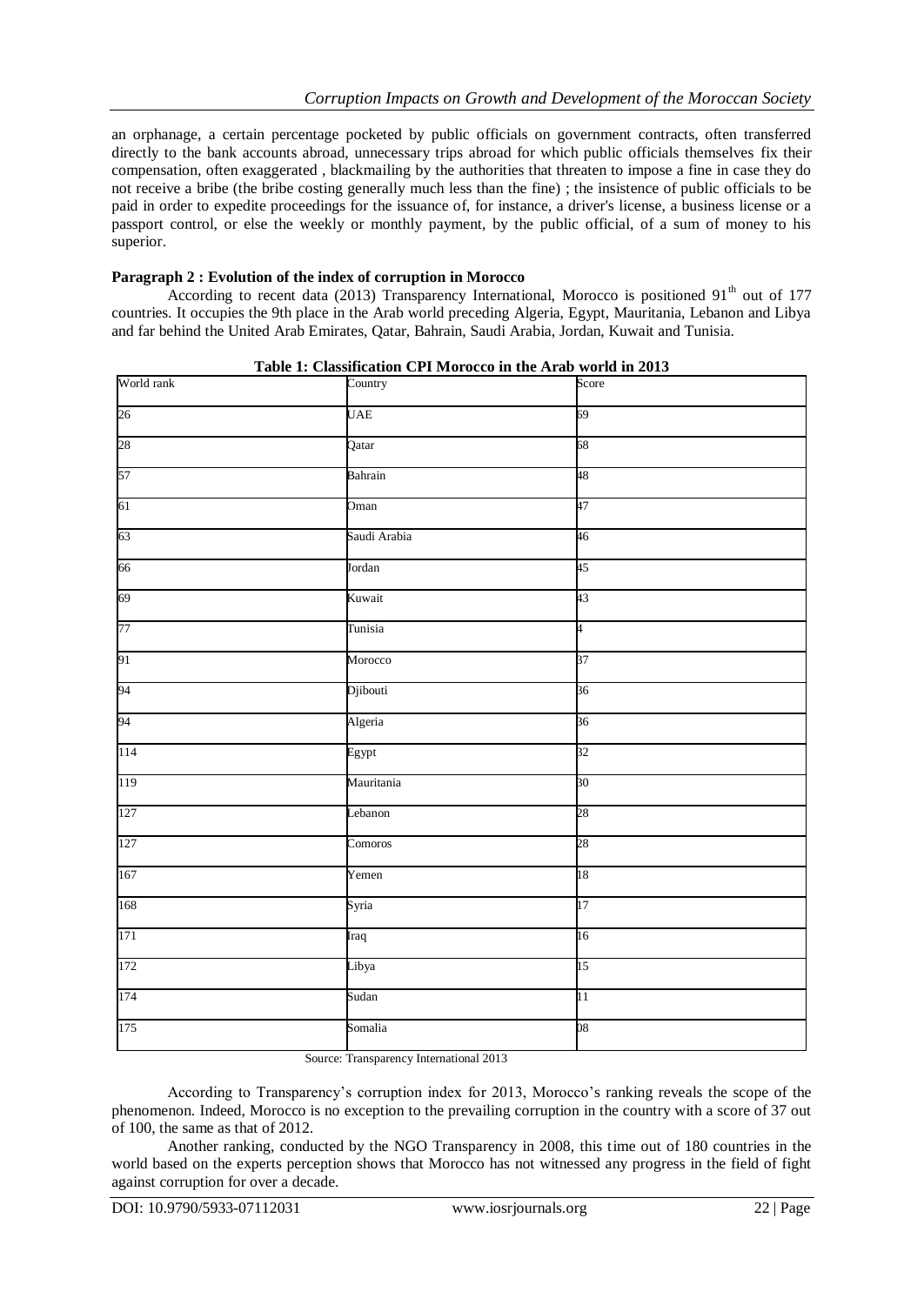| - <del>.</del> .                     |      |      |                          |      |      |      |      |      |      |      |      |      |      |      |
|--------------------------------------|------|------|--------------------------|------|------|------|------|------|------|------|------|------|------|------|
| Year                                 | 1999 | 2000 | 2001                     | 2002 | 2003 | 2004 | 2005 | 2006 | 2007 | 2008 | 2009 | 2010 | 2011 | 2012 |
| Ranking                              | 45   | 37   | ٠                        | 52   | 70   | 77   | 78   | 79   | 72   | 80   | 89   | 85   | 80   | 88   |
| Relative<br><b>Ranking of</b><br>100 | 45   | 41   | $\overline{\phantom{a}}$ | 51   | 53   | 53   | 49   | 48   | 40   | 44   | 49   | 48   | 44   | 50   |
| <b>CPI</b> Score                     | 4,1  | 4,7  | ۰                        | 3.7  | 3.3  | 3,2  | 3,2  | 3,2  | 3,5  | 3,5  | 3.3  | 3.4  | 3,4  | 3,7  |
| Number of<br><b>Countries</b>        | 99   | 90   | 91                       | 102  | 133  | 145  | 158  | 163  | 180  | 180  | 180  | 178  | 183  | 176  |

**Table 2: Ranking of the CPI over a decade.**

Source: Transparency International

Even with the creation of the central anti-corruption instance in 2007, corruption is getting worse. Morocco's ranking in the field of corruption is steadily declining. It moved from the 45<sup>th</sup> position in 1999 to the  $80<sup>th</sup>$  in 2008 to reach the  $88<sup>th</sup>$  in 2012, a ranking which is corroborated by a perception of 79% of Moroccans believe that corruption is increasing day by day. Thus, corruption represents a "regressive" tax on households. Families spend a part of their income on bribes to have access to public services. They end up seeing this limited access due to corruption.

However, it should be noted that the corruption index is precisely based on perception, its evolution is sometimes unpredictable. A single case of corruption overhyped may increase the perception of corruption and make unnecessary background work was done on the institutions.

Also, according to the Central Authority for the Fight against Corruption, the phenomenon of corruption is a practice condoned by the citizen. Indeed, 34% of Moroccan families acknowledge having had recourse to corruption.

### **Paragraph 3: Corruption Perception by Moroccan companies**

The integrity survey conducted by Transparency Morocco in 2001 can highlight a number of qualitative and quantitative information on the perception of corruption by Moroccan companies. This survey was conducted among 320 firms in the formal sector and 80 interviews in the informal sector.

Thus the majority of companies consider that corruption in the public sector is a major obstacle to business development in Morocco (94 %), after taxation costs (96%).

These two are often linked. Some agents present the costs of taxation as a threat in an attempt to collect bribes. We find the same pattern in the traffic police who threaten citizens to have to pay a fine that can represent almost half of the monthly salary for a basic infraction. This discrepancy between the regulations and the reality of Moroccan society can only encourage corruption.

According, the results of this survey, corruption is perceived as very important for civil servants in general and those directly dependent on the Ministry of Interior in particular. This corruption can be explained by the absence of sanction. Therefore, the survey revealed the presence of a sense of resignation about corruption that seems to be accompanied by a distrust of citizens in the judicial system in general. In fact nearly 80 % of them think that there is no reason to complain.

The World Bank survey investigating the level of perception of corruption is significant.

| <b>Types</b>                                            | 1999 | 2004  | 2006  |
|---------------------------------------------------------|------|-------|-------|
| <b>Small Enterprises whose</b><br>(size <sub>20</sub> ) | 8,89 | 33,33 | 47.82 |
| <b>Middle-sized Enterprises</b><br>$(19<$ size $<$ 200) | 8,14 | 41,68 | 55,14 |
| <b>Large Companies (size</b><br>$99$                    | 8,41 | 52,20 | 61,41 |
| <b>Total</b>                                            | 8,53 | 44,11 | 55,92 |

**Table 3: Degree of perception of corruption by type of business and in time.**

Source Survey: FACS 2000 ICA2000, ICA2006. World Bank

It appears, according to table 3 above, that the number of companies seeing corruption as an obstacle to their activities is increasing over time and that, whatever the size of these companies. For example, the rate of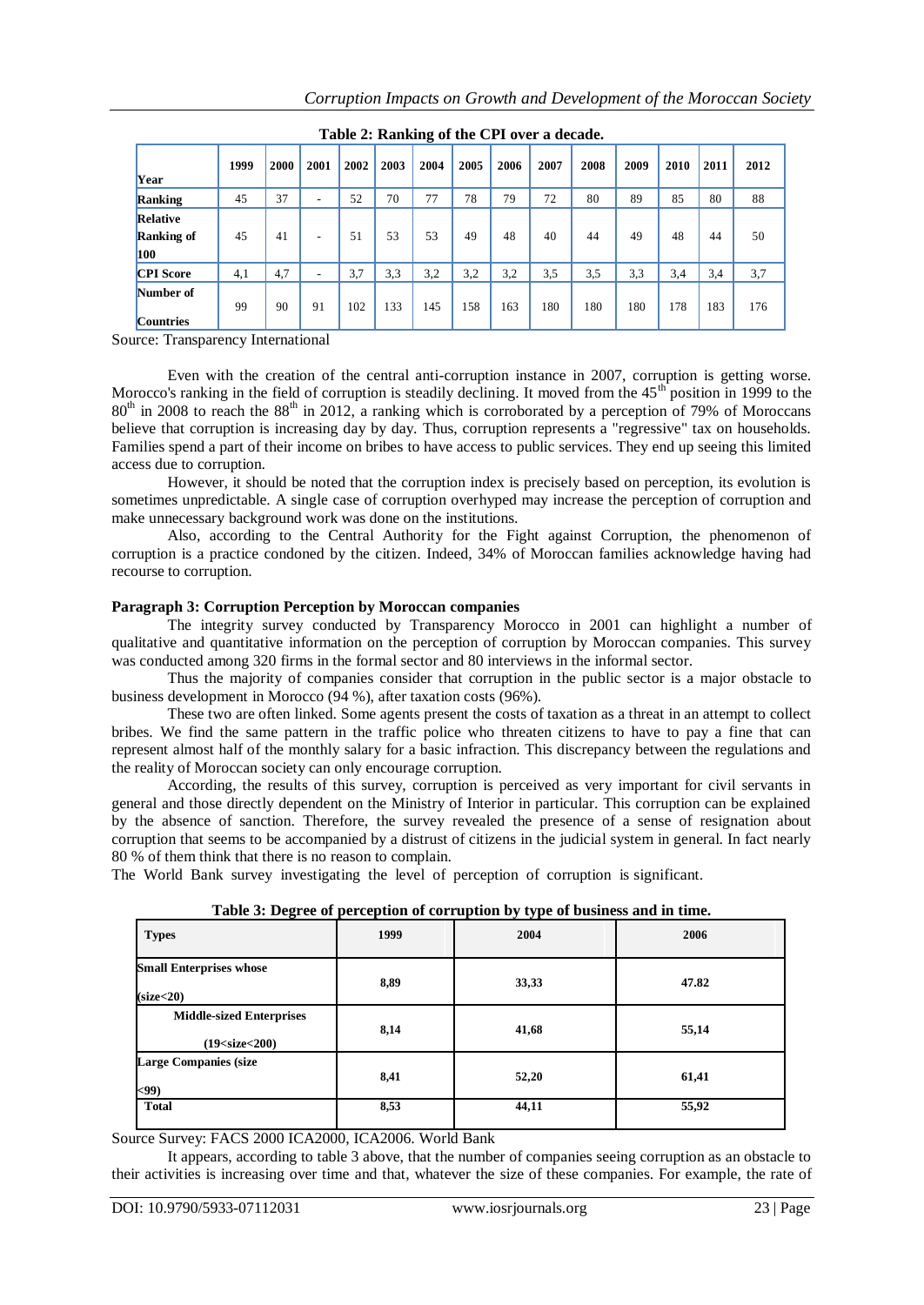companies that expressed this perception increased from about 9 % in 1999 to about 56 % in 2006. Similarly, it is clear that during 2006, the large companies that argue that corruption is an obstacle to their activities represent 61 % against 48% for small firms and 55 % for the medium-sized. Large firms, more than the small are the ones which perceive the most corruption as an obstacle to the development of their business.

In the same vein, Transparency International report published in 2000, by sounding the alarm bell, points to corruption as a major obstacle in the process of business development. Thus, 93% of the interviewed entrepreneurs stressed that corruption in the public sector is a major obstacle to their activities and about 80% of them mention that it is also the case in politics and inadequate public services.

#### **Section 2: Social and economic costs of corruption**

Corruption leads to inefficient economic outcomes. It affects foreign and domestic investment. Corruption "leads to a poor distribution of talent for rent-seeking activities and distorts sectorial priorities as well as technological choices."

Corruption engenders enormous transaction costs. Indeed, "the sums paid or diverted to the agents involved in the fraudulent act are trivial compared to the unnecessary expenses or additional costs incurred by the act."

#### **1 - Corruption and growth through investment**

Morocco has implemented a set of measures to facilitate the entry of direct foreign investment and improve the business climate in Morocco. These reforms include the institutional, regulatory, tax and finance fields. However, the reforms become meaningless given the prevalence of corruption in the country makes. Indeed, corruption has a negative impact on investment as revealed by the World Bank, World Development Indicators and Transparency International studies.

The review of the existing literature on the issue of investment seeks to explain the factors limiting the attractiveness of a country as an investment destination due to issues related to funding, access to land, bureaucracy, but rarely to the scourge of corruption.

#### **1.1. Corruption and investment decision by companies**

Corruption produces effects on the decision to invest. Figure 2 highlights the relationship between investment and corruption. The graph is based on the perception of Transparency International's corruption index and the corruption control index.





Source: World Bank, WDI and Transparency International

From a macro-economic perspective, it seems complicated, according to this graph to find out a clear relationship between the investment rate and the level of corruption since their curves evolve almost independently. Nevertheless, at the micro-economic level, the relationship between corruption and FDI flows is real. Indeed, the ICA and

FACS World Bank's survey data confirm this relationship.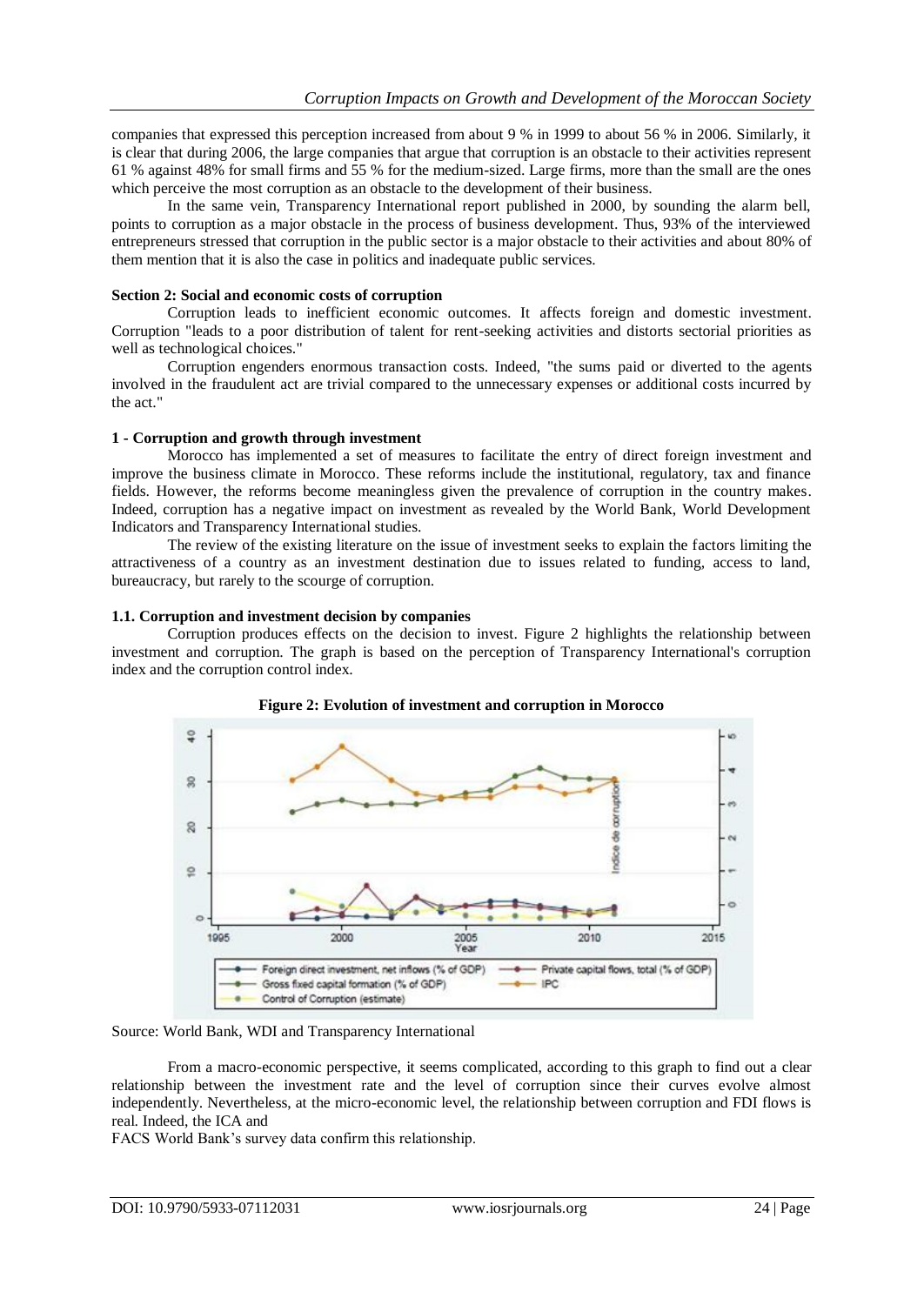| Type         | Number | 2002           | 2005          | Variation<br>$(2005 - 2002)$ |
|--------------|--------|----------------|---------------|------------------------------|
| Small        |        | 34.205,5       | 4.355.963     | $4.21.762 (+)$               |
| Middle-sized | 23     | $18e + 06$     | $134 e + 06$  | $116e + 06 (+)$              |
| Large        | 49     | $17,25 e + 09$ | $48.2 e + 06$ | $-17,3 e + 09 (+)$           |
| Total        | 76     | $11,13 e + 09$ | $33,1 e + 06$ | $-11,1 e + 09 (+)$           |

#### **Table 4: Changes in average investment companies for which corruption is an obstacle to both 2002 and 2005 by type of business (DH)**

Source: ICA Survey-2004, ICA-2006, FACS

#### **Table 5: Trends in average investment companies for which corruption is no longer a barrier in 2005 when it was in 2002 by company type (DH)**

| Type         | Number | 2002         | 2005          | Variartion<br>$(2005 - 2002)$ |
|--------------|--------|--------------|---------------|-------------------------------|
| Small        |        | 565.750      | 260.000       | $-305.750 (+)$                |
| Middle-sized | 13     | $1,1 e + 06$ | $25.2 e + 06$ | 24,1 e + 06 $(+)$             |
| Large        | 18     | $2,44e + 06$ | $22e + 06$    | $19.6 e + 06 (+)$             |
| Total        | 32     | $1.9 e + 06$ | $22.7 e + 06$ | $20.8 e + 06 (+)$             |

Source: ICA Survey -2004 , ICA -2006 , FACS

According to the data of Tables 4 and 5, the companies' average total investment dropped, while considering corruption as an obstacle between 2002 and 2005. Large companies have reduced their investments, while the small and medium-sized have increased theirs.

Also, companies which no longer regard corruption as an obstacle have increased their investment in 2005 compared to 2002 when they considered corruption as a major obstacle to their activities.

A company's decision to invest generally depends on the business climate and of course the profitability of investment. However, corruption has the effect of increasing the investment cost, lowering the level of profitability of the investment and discouraging investment decision.

## **1.2 . Corruption and Direct Foreign Investment Flows**

Baliamoune-Lutz and Ndikumona (2007) argue that the discouragement of private investment is due to the fact that corruption increases business costs. Simultaneously, it increases uncertainty on the expected returns to capital. Accordingly, corruption undermines growth. Wei (2000) can show the negative impact of corruption on FDI, international investments should be "tax corruption."

The main result of Asiedu study (2006) is that natural resources and major markets attract FDI, however, low inflation, good infrastructure, an educated population, a low level of corruption, political stability and a reliable judicial system are equally important.

This idea joins Michalet's claims (2002).

El Bouhadi (2011) shows that attracting FDI is not influenced by governance as defined by the synthetic indicator of the World Bank, but the finding is dependent on the level of governance in the countries of the Maghreb compared with the competing countries for FDI.

Asiedu and Freeman (2009) view that the effect of corruption on investment varies considerably among regions. For transition countries, corruption is the most important determinant of investment. In the MENA region, low investment decisions depend on poor governance.

Anoruo and Braha (2005) find that corruption hinders African economic growth directly by lowering productivity by 0.87 % and indirectly through a 4.69 % decrease in investment.

Mo (2001) concludes that the indirect impact of corruption requires more than half through its effect on political stability, more than 20% of investment and 15% by its negative impact on human capital training.

Moreover, other studies such as Mauro (1997) and Brunetti et al (1998) provide evidence of the negative effect of corruption on investment in relation to GDP .

Gyimah - Brempong et al (2006) obtained the following result: a 10% reduction of corruption increases the rate of income growth by about 1.7 % in OECD countries and Asian countries, 2.6 % in countries Latin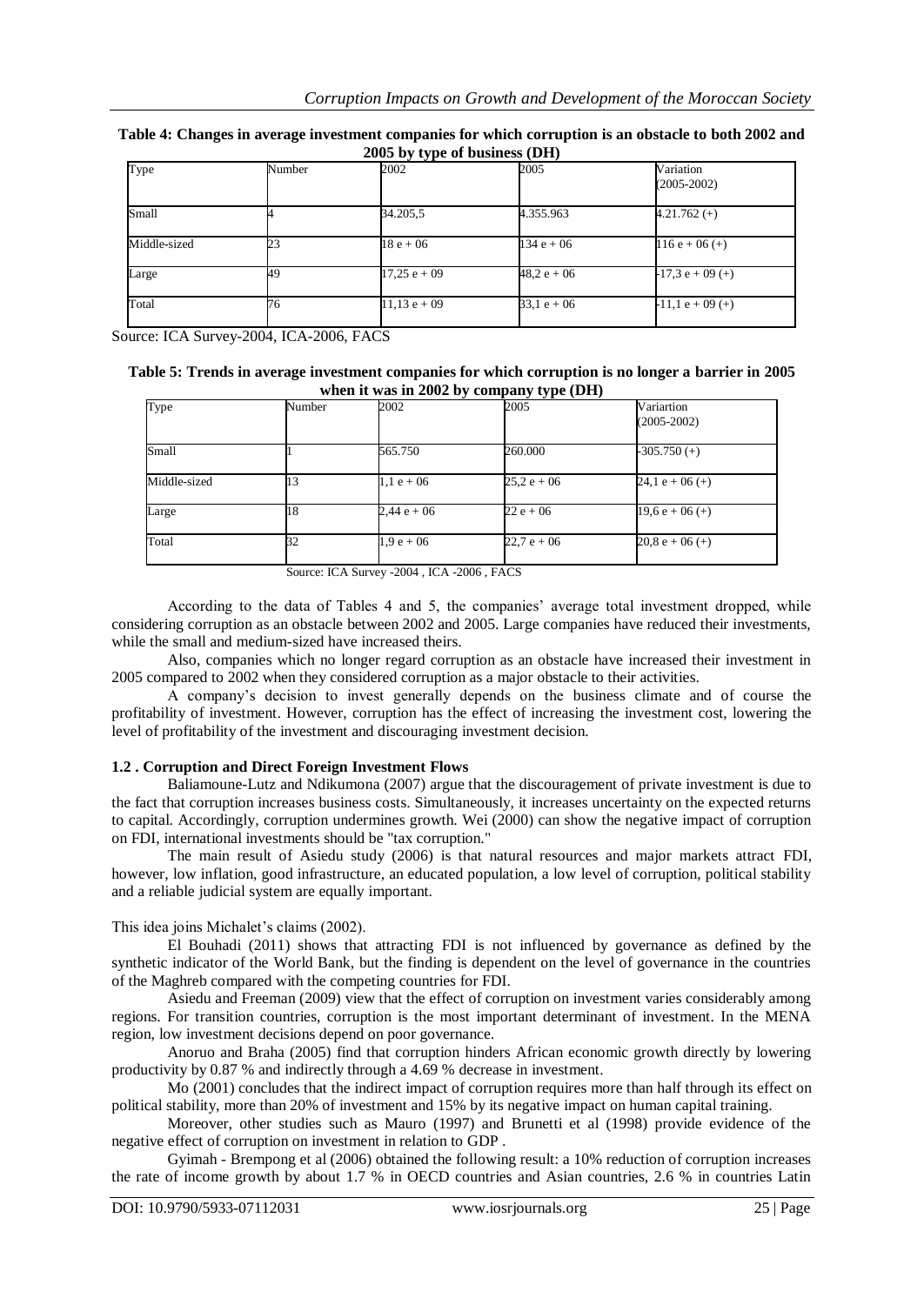America and 2.8 % in African countries.

#### **1.3. Corruption and quality of public investments:**

Tanzi and Davoodi [1997] tried to identify the empirical impact of corruption on the quality of public investments. The state does not know how to offer good quality public investments and their maintenance is compromised.

Haque and Kneller (2008) belive that not only corruption increases public investment, but it also reduces its performance making the effort to stimulate economic growth inefficient.

Mauro (1998), after studying the composition of government spending, finds out that corruption is likely to reduce government spending on education.

De la Coix and Delavallade (2007) found that spending on education and health are reduced by corruption rather than by expenditure on physical capital, so there is distortion of public investment in favor of some type of expenses for which the Rent- Seeking is easier and easily concealed.

According to Gupta et al, corruption increases military spending but also the soldiers' recruitment. Additionally, according to Delavallade (2006), there is also an increase in the costs of public order services, of energy and culture compared to education and health spending.

#### **2 . Corruption corollary of a strong cash economy**

Corruption may have an impact on the companies' competitiveness. "The degree of competitiveness of the firms may have two effects that are opposed to their supply incentives for corruption." On the one hand, the most competitive companies are the most profitable; their huge benefits allow them to pay large amounts for corruption (Jellal 1998 Ades and Di Tella 1999) (Bliss and Di Tella 1997) (Svensson, 2003). On the other hand, the companies' loss of competitiveness and their need for rents encourage them to offer corruption pact to compensate for this loss of competitiveness by influencing the rules of economic activity to reduce certain costs ( tax evasion) , gain a competitive advantage (entry barriers) with regard to other firms (Gauthier and Reinikka , 2001) or else public markets.

In Morocco, the annuity benefits only a small part of society which is enriched at the expense of others. In other words, annuities act as a diversion or transfer of the company's revenues to a minority already enjoying a comfortable financial situation. It thus exacerbates income inequality. Thus, in an economy threatened by rent opportunities, society becomes vulnerable to corruption. Now, nobody wants to make the effort, companies disinvest, and unemployment increases.

The rent economy continues to be subject to public protests, it is a legacy of colonialism, at which the Moroccan political-economic system excelled and perpetuated. It is particularly evident in the licensing. The most affected sectors include transportation, property and fisheries. According to Transparency International's reports, about 4000 people benefit from transport authorization and about 4/5 of pelagic are Spaniards. It is worth noting that these lists have only been published very recently following the demonstrations as part of the so-called "Arab Spring" which touched Morocco between 2010- 2011. The rent economy takes also the form of privatization, controlled and directed towards well-defined beneficiaries.

#### **3 . Corruption and tax**

The links between corruption and tax revenue mobilization are not well established. Corruption creates distortions in terms of tax revenue and its structure. Corruption does not affect in the same manner, the various components of government revenue. It modifies its structure thereof. Indeed, corruption leads to insufficient mobilization of direct and indirect taxes (VAT, IR, custom duty); which heavily affects the fiscal balance of several countries.

Ghura (1998) and Chambas (2005) hold that corruption has a negative effect on tax revenues by eroding population tax compliance. This theory has been empirically validated by the work of Megersa (2003). It showed through a study on Africa, that the loss of revenue available to the state is estimated at around 50% of the collected revenue.

Also, corruption distorts the allocative role of the state as it affects the structure of public spending on programs that facilitate the collection of bribes, and white elephants, these inadequate and never completed projects will multiply (Winston, 1979).

Corruption facilitates tax evasion. Tax evasion is a consequence of the reduction of public resources. According to Virmani (1989), Hindricks and al (1999), Acconcia, Damoto and Marting (2003), tax evasion is defined as the concealment by an economic agent of the real value of legal economic transactions in order to avoid the tax burden.

In the same vein, Tanzi (1982) Sheinder (1994, 1997) Johonson and al (1997) Gilles (1999), Dreher and al (2005) showed that high tax rates encourage the development of fraudulent activities.

Corruption increases public deficits because contracts are not awarded to the lowest bidder and the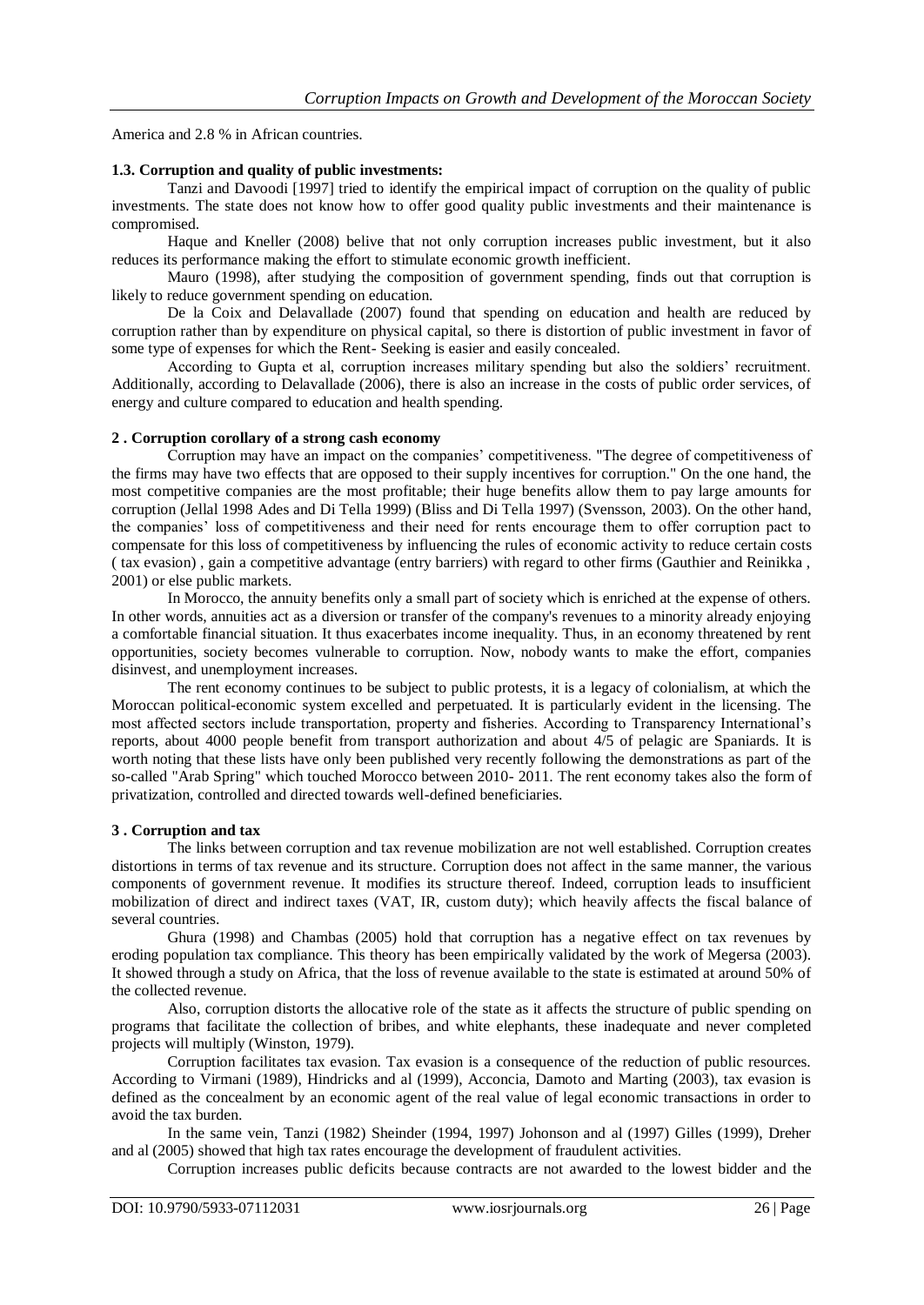frequency of endorsements adds to the initial project costs.

#### **4 . Corruption education, inequality and poverty**

In his model, Seika (2005) supports the hypothesis that once holding a degree, the student, even the best, strives at all costs to enter the professional world, excluding for instance the realm of research or postgraduate studies, especially in African countries, because of corruption. Seika validated empirically the deterrent effect of corruption. Mo (2001) also believes that the average number of years of education is significantly lower in the most corrupt countries. Dreher and Herzfeld (2005) hold that the impact of corruption on the enrollment rate is negative: A one point increase in the corruption index reduces the enrolment rate by 5%. MOKADDEM (2010) shares the same idea: Corruption encourages academic demotivation.

Poverty, inequality and governance are inextricably linked as poverty and inequality can further weaken poor governance. How is it possible to break this vicious circle?

Kaufmann. D and Kraay. A (2002, 2005) showed that there is a governance crisis that is causing the slow growth and therefore, the maintenance of poverty. Improving governance is a prerequisite for takeoff, sustainable growth and poverty reduction.

In the same vein, Gupta et al (2002) actually confirm that corruption increases inequality in terms of income, education, but also in the distribution of land; which does not improve the situation of the poor. In addition, the growth of corruption has a negative impact on revenue growth of 20% of the poorest people.

Li et al (2000) bring bad news for the poor: the effect is even stronger when the corruption level is very high.

Gyimah-Brempong et al (2006) strongly argue that a reduction in the standard deviation of corruption respectively reduces the *Gini Coefficient* for income distribution by 0.05 points, 0.14 points, 0.25 points, and 0.33 points in the OECD, Asia, Africa, and in Latin American countries.

Swamy et al (2001) does not, however, neglect the possibility of inequality that increases corruption. You and Khagram (2005) strongly support this thesis: because the poor can in no way control the powerful, naturally, the latter abuse of their possibility, the mechanism being reinforced in democratic countries, simply because in autocratic regimes, the poor is easily oppressed, while this does not seem feasible in democratic countries. In this way, the only way for the rich to further maximize their wealth is to use corruption. It would then be a vicious circle.

#### **Section 3. Policy of Morocco in the fight against corruption**

Morocco has initiated several reforms for good governance and ethical standards in public life. These reforms were inspired in particular by the recommendations of international bodies (UN convention against corruption, the OECD's anti- corruption convention, the World Bank's strategies of governance and the fight against corruption, the International Monetary Fund, USAID,... ) of the fiftieth report and proposals of civil society. The state has also put in place an action plan for the prevention and the fight against corruption.

In this section, we first present a diagnosis of all government measures to eradicate this phenomenon tends to plague the Moroccan society. Then, analyze the achievements in the field of prevention and fight against corruption.

#### **1 . State of affairs of the reforms undertaken by the government**

Prevention and the fight against corruption are placed at the heart of the strategy of the Moroccan government. Since 1998, Morocco has launched a reform aimed at modernizing the administration by adopting a "good management pact ", which took the form of a solemn call of all public officials and employees to contribute by their adherence to the common principles of good management and to create favorable conditions for a profound change in the administrative apparatus.

The second axis of the reform concerned justice. This is to empower and develop professional ethics within the framework of a program of modernization and moralization of the judiciary. For example, a major reform in this area is the creation of a mediation instance" Diwan al Madalim" in 2001; thus the development of the legal arsenal was taking place simultaneously with that of corruption.

These measures are part of a context marked by the redefinition of the role of government, administrative decentralization and advanced regionalization as well as further development of Eadministration.

Also, several initiatives have been initiated within the framework of national programs, including:

• The signing in 2003 of the UN Convention on the fight against corruption and its ratification in 2007. This convention aims at promoting and strengthening the measures to prevent and combat corruption more efficiently; facilitate and support international cooperation and technical assistance for the prevention and fight against corruption [...] promote integrity, accountability and proper management of public affairs and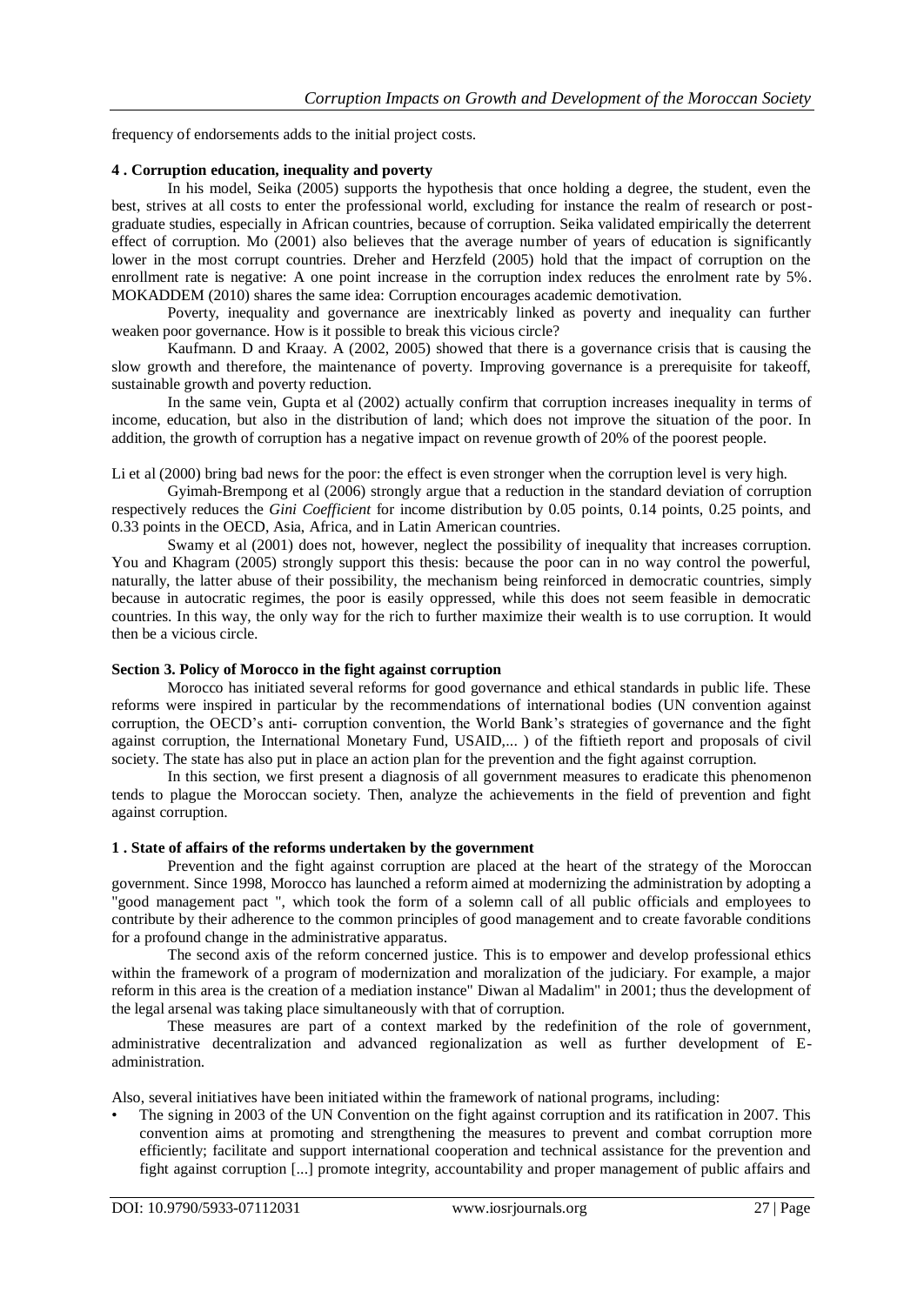public property.

- The signing of the United Nations Convention against Transnational Organized Crime , which explicitly targets corruption and laundering of the proceeds of a criminal offense.
- The establishment of a national plan for the prevention and fight against corruption in 2005. This plan included the establishment of a series of laws and decrees, regarding, among other things, public procurement, money laundering, the declaration of assets, the enforcement of sentences as well as the establishment in 2007 of a monitoring body for the prevention and fight against corruption, the ICPC. This body has broad powers to collect information, create a database, and propose measures to monitor and evaluate policies to fight against corruption.

The development of a national plan for the prevention and fight against corruption in 2010 based on the following six themes:

- i. Institution of a transparent relationship between the administration and its users;
- ii. Consolidation of integrity and merit values within the administration;
- iii. Strengthening internal control in public administrations;
- iv. Consolidation of transparency in financial management and in public procurement;
- v. Continued reform of the regulatory system;
- vi. The encouragement of partnership and cooperation among stakeholders, at national and international level.

#### **2 . Inefficiency prevention initiatives and anti -corruption**

Today, all the institutional players are expected to play an important role in the fight against corruption in Morocco: Parliament, Executive, Judiciary, mediator, general accounting office, ICPC , media , civil society, political parties and companies .

However, despite a good number of achievements such as the new constitution, the law on the protection of witnesses, or else the creation of the central anti-corruption instance, we noticed the amplification of the phenomenon of corruption. The scope of corruption is spreading to all the areas of public life.

Morocco's policy for the fight against corruption lacks a strategic dimension, and an effective anticorruption commitment. Indeed, it is worth highlighting the absence of a strategy that defines the implementation mechanisms to moralize public life and its human and material resources. To this end, the emerging social movement of February 2011 came to stress the urgent need for Morocco to seriously display a genuine commitment to the fight against corruption.

Also, the new constitution came to emphasize the imperative of building a set of mechanisms for the moralization of public life.

In the same way, we should highlight the incompatibility of criminal and judicial system with the requirements of the fight against corruption. The Moroccan Constitution, particularly Articles 93, 94, 154 and 159, recommends as anti-corruption policies, the establishment of a link between responsibility and accountability and to entrenchment of good governance institutions.

Decay of corruption in the Moroccan public life is profound for several reasons:

#### **First, the fight against corruption is clearly not a political priority.**

It is clear that the anti-corruption struggle is not a priority for the major Moroccan political actors, neither the executive nor the political parties nor Parliament are particularly sensitive to this issue. In addition, when the governance of these institutions is analyzed in terms of transparency and accountability (ability to report), both in terms of the rules and practices, they do not appear to be exemplary.

#### **Second, low involvement of institutions in the fight against corruption**

whether justice (as regards the control of the executive and effective prosecution of corruption), authorities fight against corruption (under their actions on prevention, education and investigation), political parties (both from the point of view of their representation than that of their involvement in the anti -corruption), the police (given the results of their prosecution on corruption), the executive (considering its public sector management and action anti -corruption) and the Parliament (for its monitoring of the executive and its commitment in the fight against corruption).

#### **Third, the laws exist … but are poorly implemented**

The involvement of Moroccan institutions in the fight against corruption is generally low. We should highlight a recurring gap between a very satisfactory overall legal or institutional framework and the mismatching practices or implementation of these rules. Thus, the prevention and the fight against corruption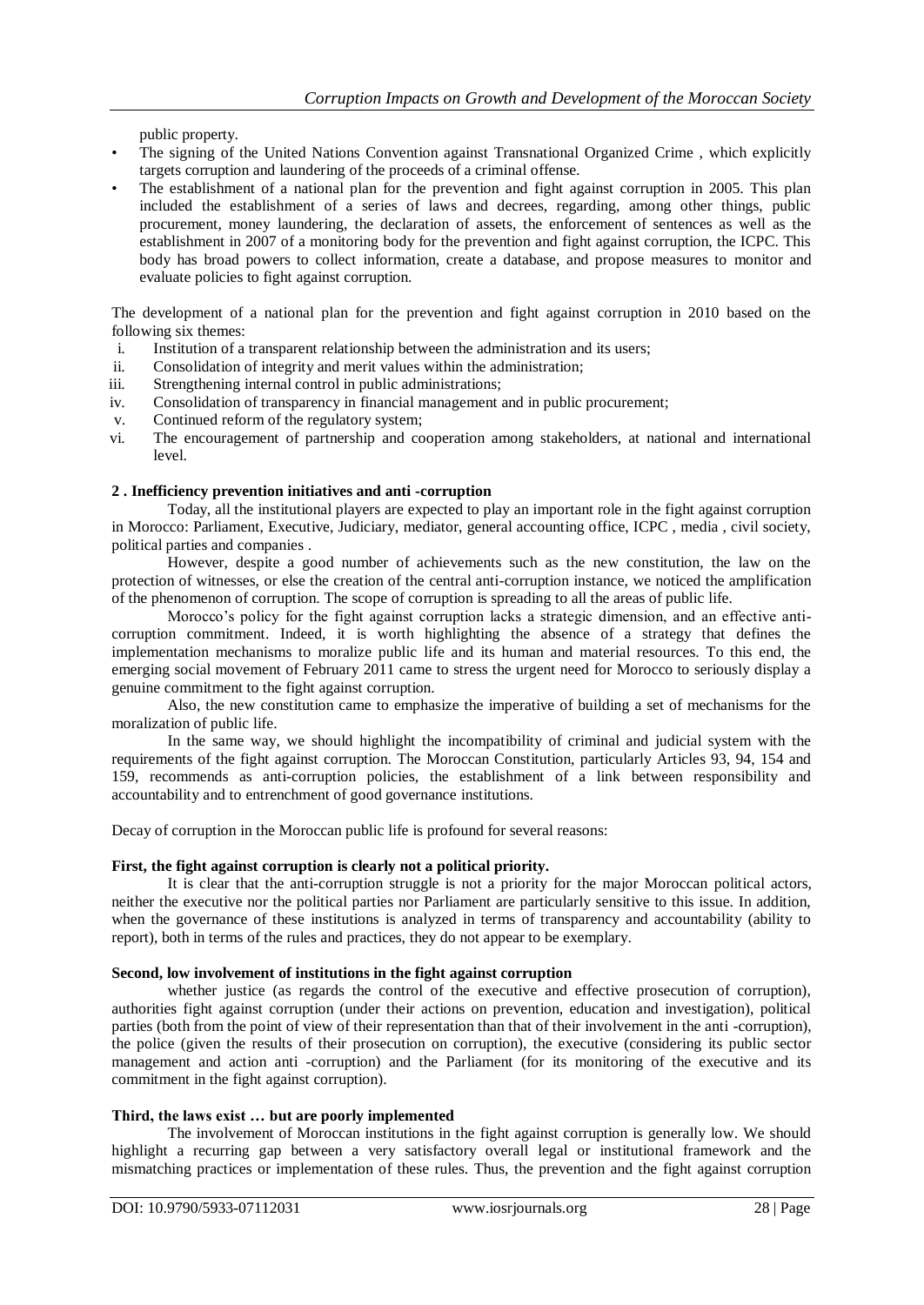can significantly improve if efforts are made to better enforce the existing rules.

**Fourth, the fight against corruption in Morocco takes the form of an essentially symbolic politics**. In a number of cases, the anti-corruption institutions have only investigative and relatively weak sanction powers. The ICPC has neither the power of decision, nor the power of investigation, nor that of prosecution of detected offences. Hong Kong provides the example of a country that has witnessed a dramatic drop in corruption over time. This success is partly due to the establishment of an independent anti-corruption body, with enormous powers. The limited powers of the body and its lack of autonomy vis- à-vis the government are therefore the major obstacles to the success of its mission.

**Finally, the political elites are not the only responsible.** It is unfair to blame the shortcomings in the fight against corruption only on Moroccan political elites. Moroccans, sometimes complacent about favoritism and various forms of arrangements, feed an ambiguous link with regard to corruption.

#### **3 . Thoughts for the future**

The background work that should be done is to cure the problem at its root. The first action to take in the future is **to raise awareness** among Moroccans about issues and solutions for the fight against corruption by introducing the topic in civic educational programs and providing a greater visibility about the work of institutions such as the central instance for the prevention and the fight against corruption (ICPC).

Second, **political parties** must finally **set the fight against corruption as a real priority,** and thus go beyond the usual business-motivated token reforms. **Civil society** at large must make more effort to help restore citizens' confidence in their institutions.

Third, encourage citizen control and **citizen participation** in the public decision. This would involve an acceleration of the implementation of the Moroccan apparatus on the right to access information.

Fourth, impose on **political parties** the obligation to publish their accounts in full and endow the ICPC with the investigation and prosecution powers.

Fifth, encourage the development **of investigative journalism** and ensure transparency of **media ownership**. Some international comparisons argued that freedom of the press is likely to reduce corruption.

Finally, another way that can be effective in combating corruption is the combination of control "from below ", that is to say the supervision carried out directly by users and control "from above", that is to say the internal administrative audit. "The case of Brazil is interesting. In this country, every month, dozens of municipalities are randomly selected in a televised lottery for their accounts to be audited. The results of these audits are sent to the media and disseminated to the public. "

#### **II. Conclusion**

Corruption is spreading over all areas of public life. Regarding **the assessment of policies anticorruption, we must emphasize** the importance of Morocco's judicial and institutional achievements. However, we must stop at some shortcomings including the lack of a strategic dimension that may establish an effective anti-corruption policy based on set objectives that can be monitored and evaluated; the lack of harmonization of the penal and judicial system with the requirements of the fight against corruption; the lack of coordination between the efforts of the various bodies in charge of inspection, control and accountability, due to their loose institutional and cooperation relations as well as the exchange of expertise and information.

The poor public governance, particularly due to the identified weaknesses with regard to the prohibition of conflicts of interest and illegal enrichment and failures both at the level of the management of human and financial resources and procurement, as well as the relations between the administration and the citizens.

The limited scope of the mechanisms of political governance that appears, both in terms of legal provisions relating to eligibility, to control of the use of public subsidies for political parties and for the financing of election campaigns, by reference to the shortcomings of parliamentary practice which does not allow the performance of the function of political control with the required efficiency.

Failure of territorial governance due to low transparency of local management, fuzzy and uncertain relationship between the elected bodies and the citizens, inadequate regulatory and control bodies, the limited scope of action of the institutions of accountability and the delays in integrating the governance of space in the overall approach to planning.

The difficulty of assessing the results of the undertaken efforts to improve the business climate and governance of private enterprises, due to the persistence of constraints on the implementation of competition, lack of regular dissemination of information on markets privatization, procurement and the granted subsidies, lack of an independent, transparent and regular system for the evaluation of any selective public intervention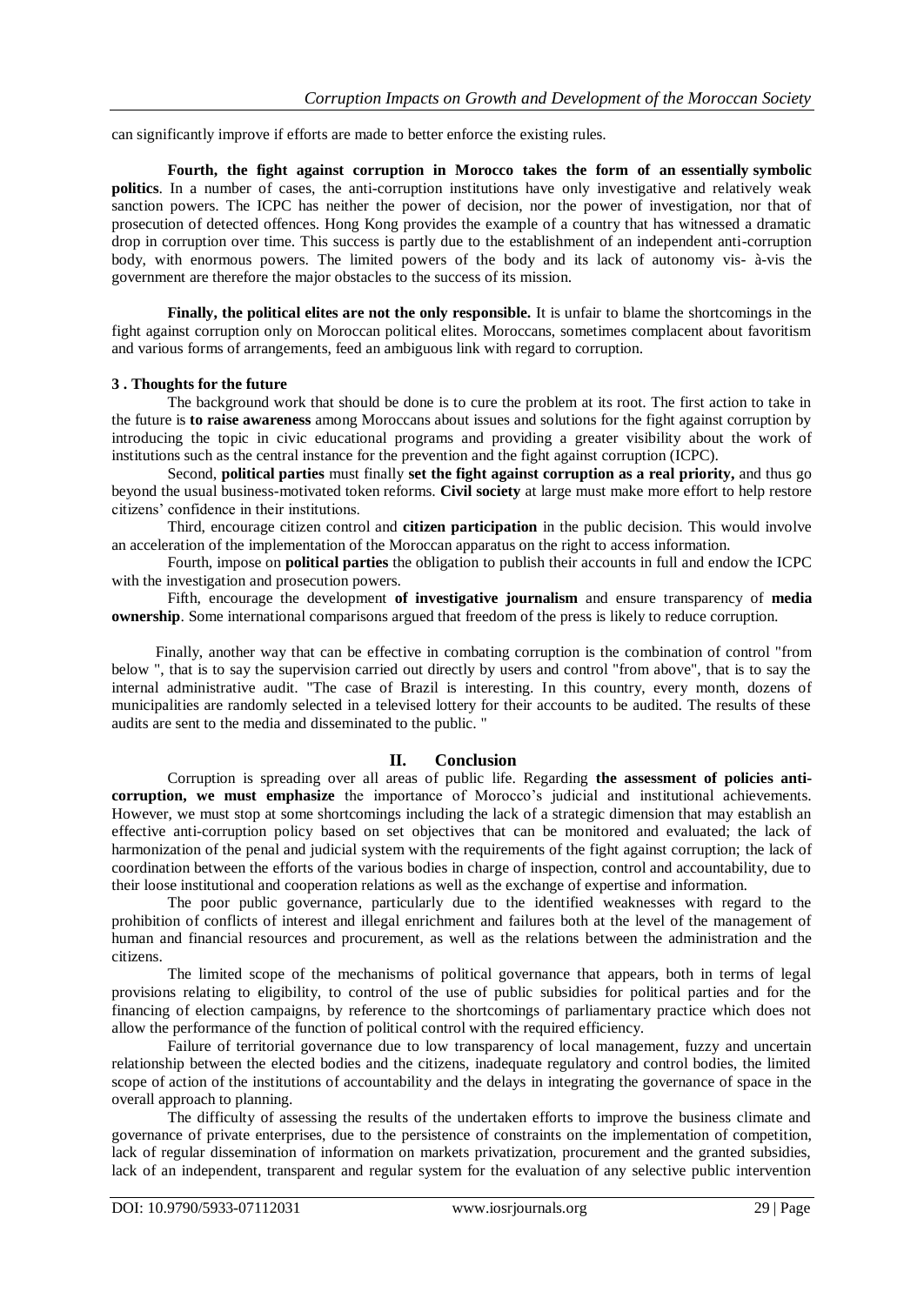and the limited scope of the trend to reduce the use of the permissions' system.

#### **Bibliography:**

#### **Articles and working documents**

- [1]. Acconcia A., Marcello D'Amato and Riccardo Martina; (2003); "Corruption and Tax Evasion with Competitive Bribes"; *CSEF working papers*, n. 112.
- [2]. Anoruo, E. et Braha, H. (2005), Corruption and Economic Growth: the African Experience, *Journal of Sustainable Development in Africa,* 7(1), 43-55.
- [3]. Aysan, F., Nabli, K. et Veganzones-Varoudakis, A. (2007), Governance institutions and private investment: An application to the MENA, *Developing Economies*, 45(3), 339-377.
- [4]. Baliamoune-Lutz, M. et Ndikumana, L. (2007), Corruption and Growth in African countries: Exploring the Investment Channel, African Economic Conference 2007, United Nations ECA Working Papers.
- [5]. Benali D. La corruption obstacle au développement. Revue pôle de compétences en économie. N°1 Rabat 2002.
- [6]. Bouzahzah, M et jellal M, (2012), rente et corruptiopn au Maroc théories et évidences.
- [7]. Work Paper. Almakhrizi Institut d'économie.
- [8]. Brunetti, A., Kisunko, G. et Weder, B. (1998), Credibility of Rules and Economic Growth: Evidence from a World Wide Private Sector Survey, *The World Bank Economic Review*, 12(3), 353-384.
- [9]. Campos, J. E., Lien, D. et Pradhan, S. (1999), The Impact of Corruption on Investment: Predictability Matters, *World Development*, 27(6), 1059-1067.
- [10]. Chambas Gérard ; (2005); "Afrique au sud du Sahara- Mobiliser des ressources fiscales pour le développement"; *Economica*.
- 
- [11]. Cross–Country Analysis, in Elliot, *Corruption and the Global Economy*, (Washington D.C.: Institute for [12]. De la Croix D. et Delavallade C. (2007), Corruption et allocation optimale de l'investissement public, *Revue économique*, 58(3), 637-647.
- [13]. De Rosa, D., Gooroochurn, N. et Görg, H. (2010), Corruption and Productivity. Firm-level Evidence from the BEEPS Survey, *Policy Research Working Paper* 5348.
- [14]. Delavallade, C. (2006), Corruption and Distribution of public spending in Developing Countries, *Journal of Economics and Finance*, 30(2), 222-239.
- [15]. Dreher A. et Herzfeld, T. (2005), The Economic Costs of Corruption : A Survey and New Evidence, Mimeo.<br>[16]. Dreher Axel, Christos Kotsogiannis and Steve McCorriston; (2004); "How do institutions affect corru
- Dreher Axel, Christos Kotsogiannis and Steve McCorriston; (2004); "How do institutions affect corruption and the shadow economy?"; University of Exeter, Mimeo.
- [17]. Dreher, A. et Schneider, F. (2010), Corruption and the Shadow Economy: an Empirical Analysis, *Public Choice*, 144(1), 215-238.
- [18]. Dzhumashev, R. (2009), Is there a direct Effect of Corruption on Growth?, *MPRA Paper* No. 18489
- El Aoufi, N (2001). La corruption dans les marchés publics. Une enquête. Revue Critique économique N° 5 Rabat.
- [20]. Everhart, S., Martinez-Vazquez, J. et McNab, M. (2009), Corruption, Governance, Investment and Growth in Emerging Markets, *Applied Economics*, 41(13), 1579-1594.
- [21]. Friedman, E., Johnson, S., Kaufmann, D. et Zoido-Lobaton, P. (2000), Dodging the Grabbing Hand: The Determinants of Unofficial Activity in 69 Countries, *Journal of Public Economics*, 76, 459-493.
- [22]. Ghura, D. (1998), Tax Revenue in Sub-Saharan Africa Effects of Economic Policies and Corruption, *IMF Working Papers* n°98/135.
- [23]. Ghura, D. A. D.; (1998); "Tax Revenue in Sub-Saharan Africa Effects of Economic Policies and Corruption" ; *IMF Working Papers 98/135,* International Monetary Fund.
- [24]. Gupta, S., Davoodi, H. et Alonso-Terme, R. (2002), Does Corruption Affect Income Inequality and Poverty?, *Economics of Governance*, 3, 23-45.
- [25]. Gupta, S., de Mello, L. et Sharan, R. (2001), Corruption and Military Spending,
- [26]. *European Journal of Political Economy*, 17(4), 749-777.
- [27]. Gyimah-Brempong, K. (2002) Corruption, Economic Growth and Income Inequality in Africa, *Economics of Governance*, 3, 183- 209.
- [28]. Gyimah-Brempong, K., De Camacho et Samaria, M. (2006), Corruption, Growth, and Income Distribution: Are there Regional Differences?, *Economics of Governance*, 7(3), 245-269.
- [29]. Haque, M. et Kneller, R. (2008), Public Investment and Growth: The Role of Corruption, Centre for Growth & Business Cycle Research Discussion Paper Series No 098.
- [30]. Hindriks, J., Keen, M., & Muthoo, A. ;(1999); "Corruption, extortion and evasion"; *Journal of Public Economics*,vol.74, 395–430. International Economics), 83-107.
- [31]. Jaïdi, L (2013). La vie eco du 10- 12-2013. Adresse consultée http//[: www.lavieeco.com](http://www.lavieeco.com/)
- [32]. Jellal, M (1998). Corruption concurrence et morale. Mimeo.
- [33]. Johnson, Simon; Daniel Kaufmann and Andrei Shleifer; (1997); "The unofficial economy in Transition"; *Brookings Papers on Economic Activity* 2: 159-221.
- [34]. Klitgaard, R.;(1988); "Controlling corruption"; *Berkeley: University of California Press*.
- [35]. Li, H., XU, C. et Zou, H.-F. (2000), Corruption, Income Distribution, and Growth,
- [36]. *Economics and Politics*, 12(2), 155-182.
- [37]. Mauro, P. (1997), The Effects of Corruption on Growth, Investment, and Government Expenditure: A
- [38]. Mauro, P. (1998), Corruption and the Composition of Government Expenditure, *Journal of Public Economics* 69(2), 263-279.
- [39]. Megersa Helina; (2003); "Up to 50 % Tax Revenue Lost Due to Corruption"; *Daily Monitor, Addis Ababa*, January 28, 2003.
- [40]. Michalet C, A (2002). « Qu'est ce que la mondialisation ». Editions la découverte, Paris. [41]. Mo, H. (2001). Corruption and Economic Growth, *Journal of Comparative Economics*,
- [41]. Mo, H. (2001), Corruption and Economic Growth, *Journal of Comparative Economics*, 29, 66-79.
- [42]. Mokaddem, L. (2010), La corruption compromet la réalisation de l'éducation pour tous? : les canaux de transmission, Présenté au Séminaire européen, Study Visit 11 mars 2010.
- [43]. Schneider, Friedrich; (1997); "The shadow economies of Western Europe"; *Journal of the Institute of Economic Affairs*, 17/3, pp. 42-48.
- [44]. Tanzi, V. et Davoodi, H. (1997), Corruption, Public Investment, and Growth, *IMF Working Paper*, 97/139.
- [45]. Tanzi, V.; (1982); "Fiscal disequilibrium in developing countries"; *World Development*; Vol. n° 10(12), pp. 1069-1082. [46]. Virmani, Arvind; (1989); "Indirect Tax Evasion and Production Efficiency"; Journal of
- Virmani, Arvind; (1989); "Indirect Tax Evasion and Production Efficiency"; Journal of
- [47]. Public Economics 39 No. 2 (July, 1989): 223–37.